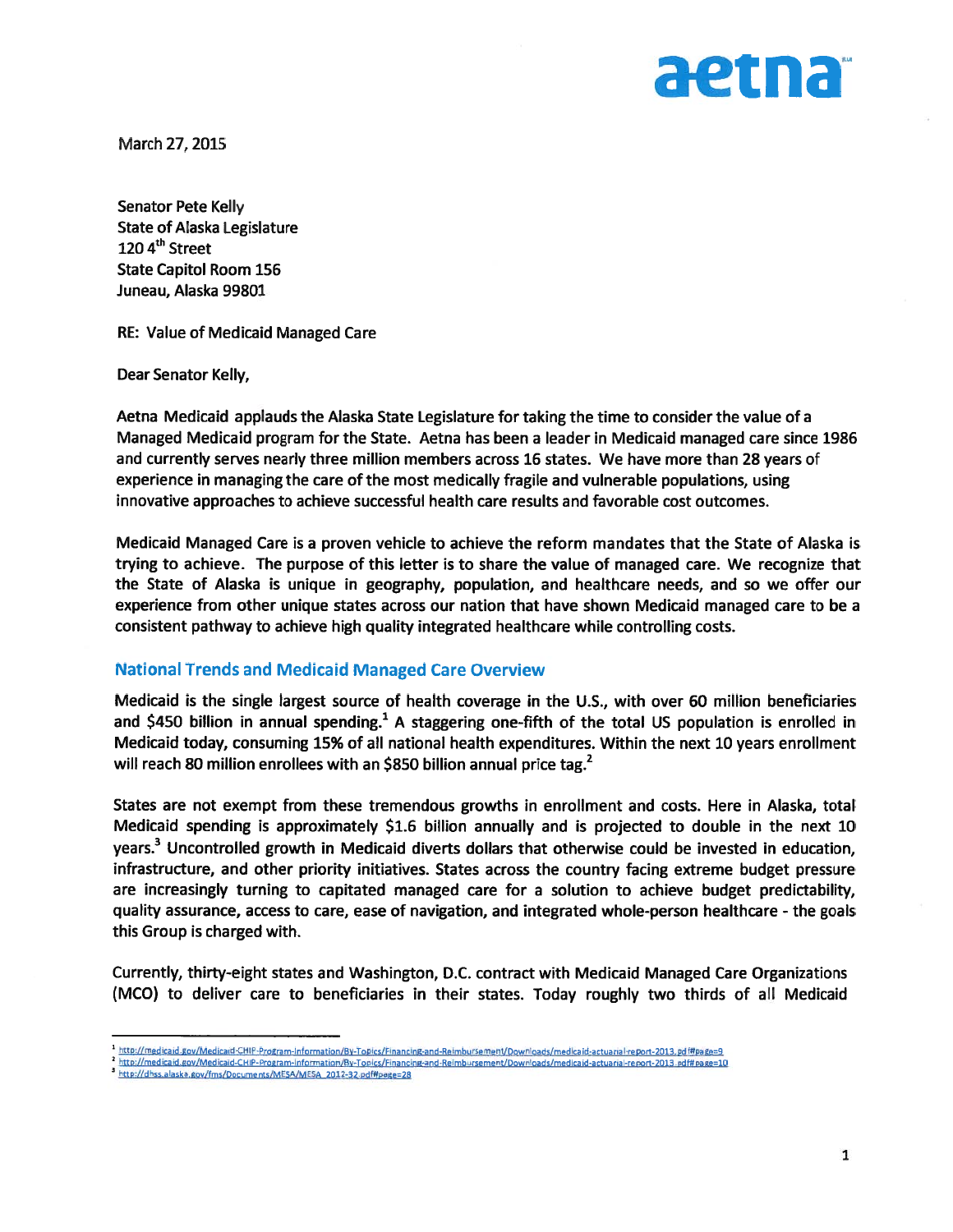beneficiaries receive some form of care through an MCO. $4$  This figure will grow to 75% by 2015.<sup>5</sup> Over 70% of Children's Health Insurance Plan beneficiaries are receiving their services through  $\blacksquare$  2/3 of all Medicaid Medicaid health plans. 6The clear nationwide trend of moving to . Medicaid managed care models signals the value states are receiving from MCOs. Alaska should weigh the potential benefits  $\begin{bmatrix} 1 & 1 \end{bmatrix}$  care through an MCO as they relate to the Reform Advisory Group's goals.



## Benefits of Managed Care

### Matching the benefits of managed care to Alaska's reform goals

## 1. Stability and Predictability in Budgeting

Risk-based managed care transfers financial risk away from the state budget and places it directly on MCOs. As <sup>a</sup> result, state funds are not subject to the variability and overruns that arise under <sup>a</sup> fee-forservice (FFS) model, creating <sup>a</sup> more stable and predictable budget.

Additionally, states have reported cost savings under Medicaid managed care models. A 2010 industry repor<sup>t</sup> found that over an eight-year period states could save up to 5% of FF5 costs by enrolling children and low-income families in Medicaid managed care, and could realize up to 8% in savings over current costs by expanding managed care to seniors and people with disabilities.<sup>7</sup> This study also found that Alaska could save \$260 million over the same period.<sup>8</sup> A separate well known survey of 24 states, completed by The Lewin Group, found that each state saved from half of one percen<sup>t</sup> up to twenty percent through managed care.<sup>9</sup> Medicaid health plans saved Pennsylvania \$5.0-\$5.9 billion over a 10year period, and Kentucky is on track to see \$1.3 billion in savings after moving over 500,000 beneficiaries from FFS to managed care.<sup>10,11</sup> A 2012 report by the Robert Wood Johnson Foundation indicated that states which find most value from managed care are those with the highest Medicaid FF5 reimbursement rates, and the rates here in Alaska are the highest in the nation.<sup>12</sup>

Cost savings can also be achieved through significant reduction in fraud, waste, and abuse. CMS reports show that payment error rates for Medicaid FFS are significantly higher than those in Managed Care.<sup>13</sup> For example, the FY2013 paymen<sup>t</sup> error rate for Medicaid FFS was 3.6% compared to Managed Care's  $0.3%$  - a \$6.6 billion difference.<sup>14</sup>

## 2. Increasing the ease and efficiency of navigating the system

Managed care models help both providers and beneficiaries navigate <sup>a</sup> traditionally complex and fragmented health care system. MCOs, for example, specialize in provider relations. Most state Medicaid managed care contracts require MCO<sub>5</sub> to have dedicated staff to liaison with providers for educational purposes and the resolution of issues. Direct face-to-face partnership with the provider community increases the ease and efficiency with which providers navigate the system.

10Lew(n Group, An Evaluation of Medicaid Sasirtgsfram PennsyIvanias HeolthChoices Program," May2011

http://www.gao.gov/assets/670/663306.pdf#page=13

http://avalere.com/expertise/managed-care/insights/analysis-medicaid-plans-expected-to-grow-20-this-year-under-aca-expansion<br>http://www.mhpa.org/\_upload/Medicaid%20Managed%20Care%20Primer%20February%202013.pdf#page=2

http://www.unitedhealthgroup.com/~/media/UHG/PDF/2010/UNH-Working-Paper-3.ashx#page=59

<sup>&</sup>quot; http://www.unitedhealthgroup.com/~/media/UHG/PDF/2010/UNH-Working-Paper-3.ashx#page=30<br><sup>9</sup> Lewin Group, **"Medicoid Monoged Core – A Synthesis of 24 Studies," July 2004, Updated March 2009, accessed at http://www.lewin.co** 

<sup>11 &</sup>quot;Gov. Besheor: Aggressive Action Plan for Managed Care Paying Off", accessed at http://migration.kentucky.gov/newsroom/governor/20131024managedcare.htm

<sup>12</sup> http://www.rwjf.org/content/dam/farm/reports/reports/2012/rwjf401106/subassets/rwjf401106 1#page=2 14 https://www.cms.gov/Research-Statistics-Data-and-Systems/Monitoring-Programs/PERM/Downloads/PERM-MedicaidErrorRates.pdf<br>14 http://www.hhs.gov/afr/2013-hhs-agency-financial-report.pdf#page=175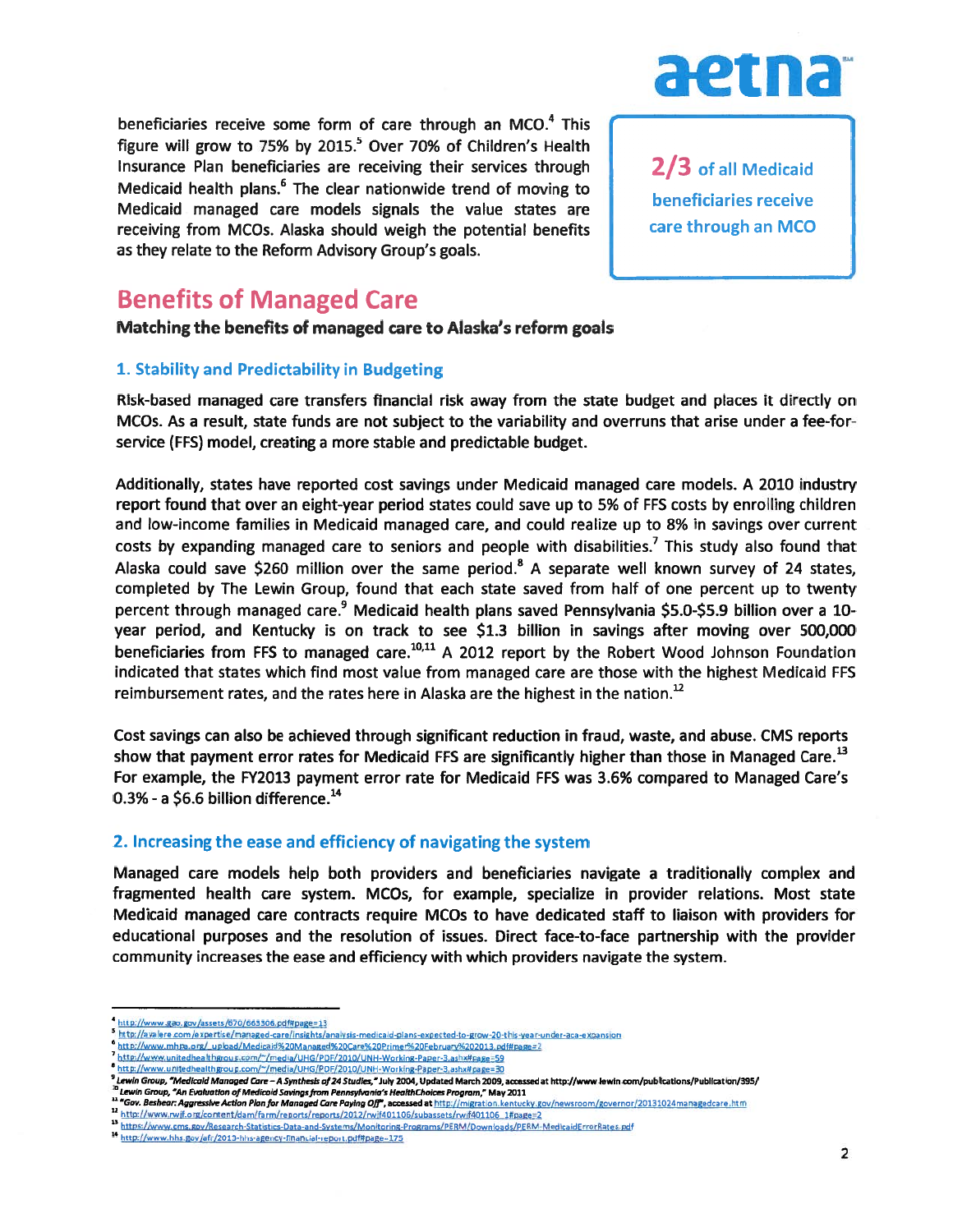

Under <sup>a</sup> managed care model, MCOs are further able to eliminate fragmentation by investing in and implementing provider information systems where health care professionals can easily and quickly file claims, receive payments, and access necessary information. Most MCOs have the advantage of bringing years of national experience in managing provider concerns and needs through their information systems' platforms to provide <sup>a</sup> seamless system that enables providers to focus their time on what they do best - caring for their patients.

Managed care also improves navigation of the healthcare system for beneficiaries by increasing access to quality healthcare.<sup>15,16</sup> A core competency and requirement of an MCO is to contract with the provider community to form <sup>a</sup> network of healthcare professionals that members can access. In <sup>a</sup> FF5 delivery system, Medicaid beneficiaries often have difficulty finding providers willing to treat them. Estimates sugges<sup>t</sup> that only about half of primary care providers nationally are accepting new Medicaid patients.<sup>17</sup> Under a risk-based managed care model, states can address this access problem by requiring MCOs to meet specified network adequacy standards for primary and specialty care that can include requirements such as state-determined minimum provider-to-population ratios, distance travel time maximums, and limits on appointment wait times. Compared to FF5 models, MCOs have greater flexibility to structure provider contracts to incentivize provider participation in areas where access to care is <sup>a</sup> particular concern. MCOs have provider directories and toll-free phone lines to assist enrollees in finding <sup>a</sup> provider, If an enrollee needs to see <sup>a</sup> specialist, <sup>a</sup> MCO will facilitate access to that service and provide transportation if necessary. A Kaiser Commission study found that improved access to care was one of the biggest benefits states cited in their use of managed care over FFS.<sup>18</sup>

## 3. Providing whole care for the patient by uniting physical and behavioral health treatment

Aetna Medicaid agrees with the Reform Group's goal of achieving integrated, whole-person care. Most healthcare providers and MCOs would agree that <sup>a</sup> successful delivery system model must consider <sup>a</sup> beneficiary's physical, behavioral and psychosocial needs to be effective. Aetna Medicaid, for example, has developed the Integrated Care Management (1CM) model that looks at the totality of each member's needs to determine both root cause and proximate cause of health care issues. The goal of our 1CM model, regardless of the member's physical or behavioral health needs, is to provide them with the right care, in the right place, at the right time.

Managed care organizations also create <sup>a</sup> "medical home" by coordinating care with beneficiaries, their families, and their physicians. They suppor<sup>t</sup> physician practice managemen<sup>t</sup> systems that emphasize prevention, early diagnosis, treatment, and coordinated managemen<sup>t</sup> of whole-person care. This integrated approach to providing care isn't feasible under <sup>a</sup> disjointed FF5 model.

### Improved Outcomes through Accountability

Quality assurance and quality improvement is one of the most significant benefits of Medicaid Managed Care. According to the Medicaid Health Plans of America, an industry trade association, 25% of Medicaid health plans have achieved accreditation through the National Committee for Quality Assurance (NCQA).<sup>19</sup> Federal regulations require annual quality reviews of Medicaid health plans and specify state oversight expectations. Most states conduct additional reviews of Medicaid health plans to ensure that they meet state rules and regulations in areas such as utilization review and grievances and appeals. Medicaid health plans are required to repor<sup>t</sup> performance measures, such as HEDIS, to the state. These performance measures provide valuable data to health plans, states, researchers, and policymakers for

<sup>15</sup> http://dss.mo.gov/mhd/oversight/pdf/ffs-mgdcare10feb18.pdf#page=39

<sup>16</sup> http://www.ncbi.nlm.nih.gov/pubrned/16679438

<sup>17</sup> Peter Cunningham and Ann O'Malley, "Do Reimbursement Delays Discourage Participation by Physicians? Data Watch," Health Affairs, November 18, 2008.

http://www.amcp.org/WorkArea/DownloadAsset.aspx?id=12745#page=9

http://www.mhpa.org/ upload/Medicaid%20Managed%20Care%20Primer%20February%202013.pdf#page=4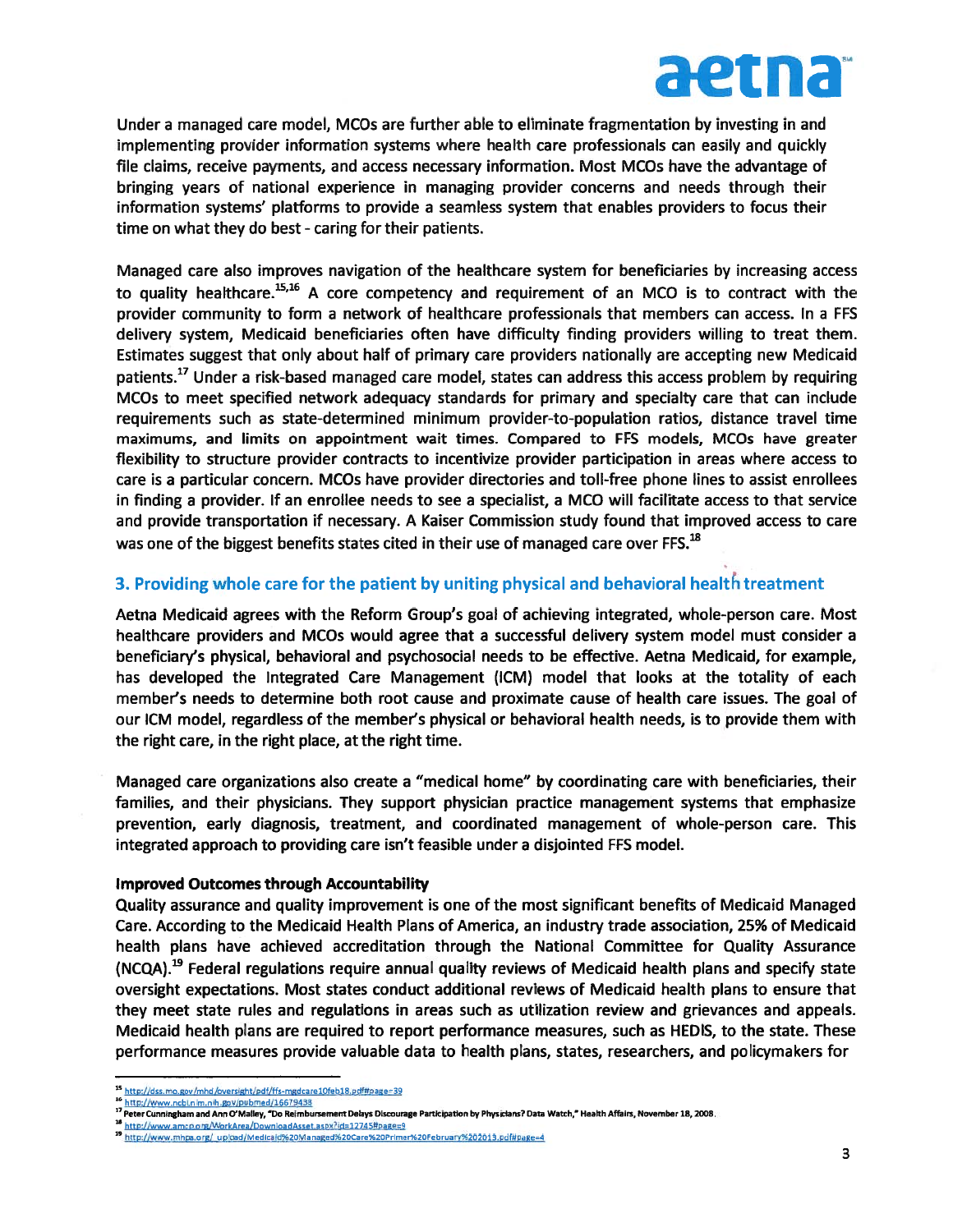

assessing the quality of care in Medicaid programs, identifying gaps in care, and creating quality improvement projects.

Holding providers and managed care <sup>p</sup>lans accountable through HEDIS quality data provides the state with <sup>a</sup> tool that has been shown to consistently improve quality metrics in challenging environments. Many of the 25 Leading Health Indicators listed in the Healthy Alaskans 2020 <sup>p</sup>lan are HEDIS requirements for NCQA accredited plans. Several of the indicators that are proving <sup>a</sup> challenge to the State  $-$  such as decreasing preventable hospitalizations, increasing prenatal care in the  $1<sup>st</sup>$  trimester, and reducing the number of children not receiving ACIP recommended vaccinations — are areas where managed Medicaid plans excel.  $20,21,22$  Using managed care would provide the State with an accountable and nationally-recognized system to track and improve outcomes for all Alaskans. sseessing the quality of care in Medicald program<br>morovement projects.<br>
HeDIS grounders and managed care plans account<br>
HEDIS grounders and managed care plans accounts<br>
HEDIS grounders Mary of the 25 leading Health Indicat

MCO Quality Snapshot

- Increased prenatal care rates
- Decreased preventable hospitalizations
- Increased number of children receiving ACIP vaccinations

# Considerations for Implementing Medicaid Managed Care

Several issues must be considered as Alaska evaluates Medicaid reform and managed care. The following areas should be discussed to determine the best solution for Alaska's unique needs:

#### Risk Model

The Medicaid Reform Group must determine the optimal point for Alaska on the managed care continuum considering state goals and population.

| <b>Primary Care Case Management (PCCM)</b> | Built on the FFS delivery system where the state typically<br>pays providers a small fee per member per month (PMPM)<br>for case management |
|--------------------------------------------|---------------------------------------------------------------------------------------------------------------------------------------------|
| <b>Prepaid Health Plans (PHPs)</b>         | Plans at financial risk for a limited set of benefits such as<br>dental or mental health services                                           |
| <b>Risk-based managed care</b>             | The most common form of managed care. States contract<br>with MCOs on a capitated basis for a comprehensive benefit<br>package              |

Risk-based managed care is the only alternative that will <sup>y</sup>ield budget predictability/stability, administrative efficiency for providers, and holistic physical and behavioral health treatment for members.

#### Program design: Benefits, enrollment, and populations

Implementation of <sup>a</sup> successful program is dependent on the <sup>p</sup>lanning and design of several key areas including:

<sup>&</sup>lt;sup>20</sup> http://www.masonbay.com/clients/

<sup>&</sup>lt;sup>21</sup> http://www.hrsa.gov/quality/toolbox/508pdfs/prenatalmoduleaccess.pdf

<sup>22</sup> http://www.ncga.org/Portals/0/Newsroom/SOHC/2013/SOHC-web version renort.ndf